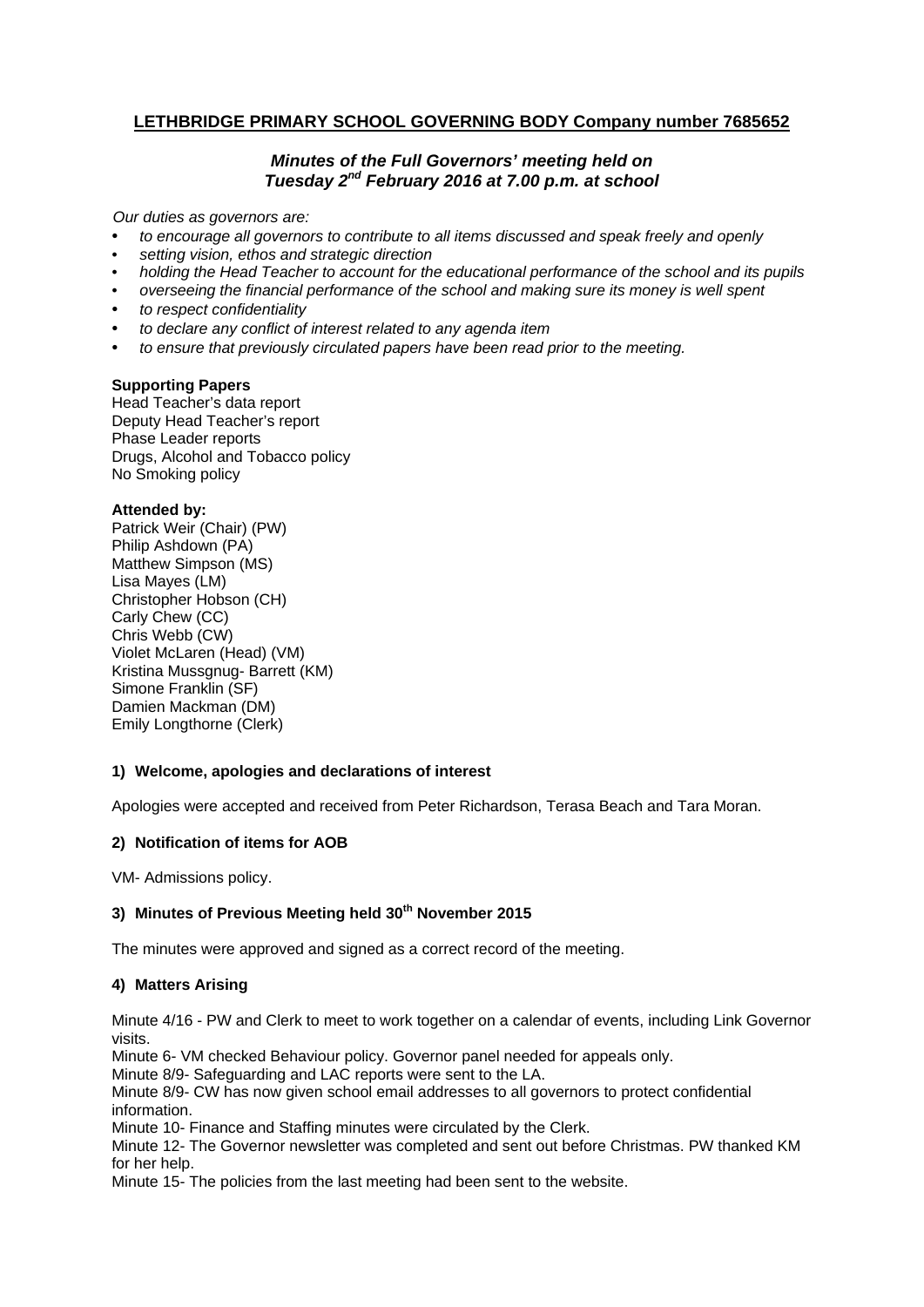# **5) Head Teacher's data report**

The report had been circulated prior to the meeting. VM reiterated key points from her report. Most year groups are attaining as expected against targets in all subjects. Where targets are not being met, actions have been put in place, such as intervention groups, following discussions with the class teachers. A new tracking system is being used based on the new curriculum objectives and attainment is based on whether or not pupils will be on track to meet or exceed their age related expectations at the end of the year. VM stated that there is no progress data in the report as all pupils started from nothing at the start of the year due to the new curriculum. The progress of above average children appears inflated as they all now have aspects of mastery assigned to them. In KS1 progress was gauged from book scrutinies and from last year's results, and in KS2 children's attainment was compared to their KS1 results. Overall, progress is at least good for the vast majority of children and those who need to catch up have been identified and actions discussed and put in place. PW asked VM how progress could be shown to Ofsted as it is still important to them. VM is confident that progress can be demonstrated using Pupil Tracker, scrutiny and moderation notes and children's work books.

PW enquired about the SEN results being low in writing in maths.VM replied that the majority of the SEN group are SEN because of their learning difficulties and therefore their attainment is lower. The SEN group includes statemented pupils and relevant interventions and support are in place to make sure that they make as much progress as possible.

KM asked if the EAL results show a true reflection of the children (i.e. does it include those also fluent in English?). LM answered that they are EAL if their parents state that English is not their first language and we have had several new starters who know very little English.

### **6) Phase Leader reports**

The reports had been circulated prior to the meeting. VM identified that the main challenge for the year across all year groups was the new curriculum and assessments. CH asked if this was especially a challenge in year 6. VM said that current year 6s are disadvantaged because they will be tested on four years of curriculum when they have only been learning it for one year. VM added that all schools will be in the same situation and she is confident that current year 6s will perform well. SF asked how Commonweal will use the new data. VM replied that children will get a scaled score so secondary schools will use that to group them. LM added that they will use year 6 data to show progress to GCSE level. KM asked about year 5 and 6 setting. VM replied that teaching the whole class did not work as there is a wide range of ability so setting is more effective in meeting all children's needs. PW commented on how parents had been positive about the new approach to homework. SF added that her children were very engaged and enthusiastic towards the new style of homework. CH enquired about PE not being mentioned in the reports, VM said that this will be included in the mid- year subject-leader reports and that link governors should make appointments to see the relevant subject leaders to discuss standards and action plans. PW thanked phase leaders for their detailed and succinct reports.

LM informed governors that her NPQH project was running and popular. It provides staff to peer coach within school and the cluster group (King William St, Robert Le Kyng, Even Swindon and Commonweal.) TAs are also arranging to observe each other within school. This is in keeping with performance management.

### **7) Pupil Premium update**

LM informed that there are currently 36 children within school on Pupil Premium. This is down from the previous year, partly due to adopted/ looked after children leaving Lethbridge and low intake from EYFS. Parents have been reminded to sign up several times. PW enquired about PP children's attainment. LM replied that currently PP children are attaining higher than others.

### **8) Safeguarding report**

The Deputy Head Teacher report included information on referrals. Most staff have completed their online Child Protection training. The deadline for this is the end of the week. VM and LM have completed Safer Recruitment training.

### **9) Health and Safety report**